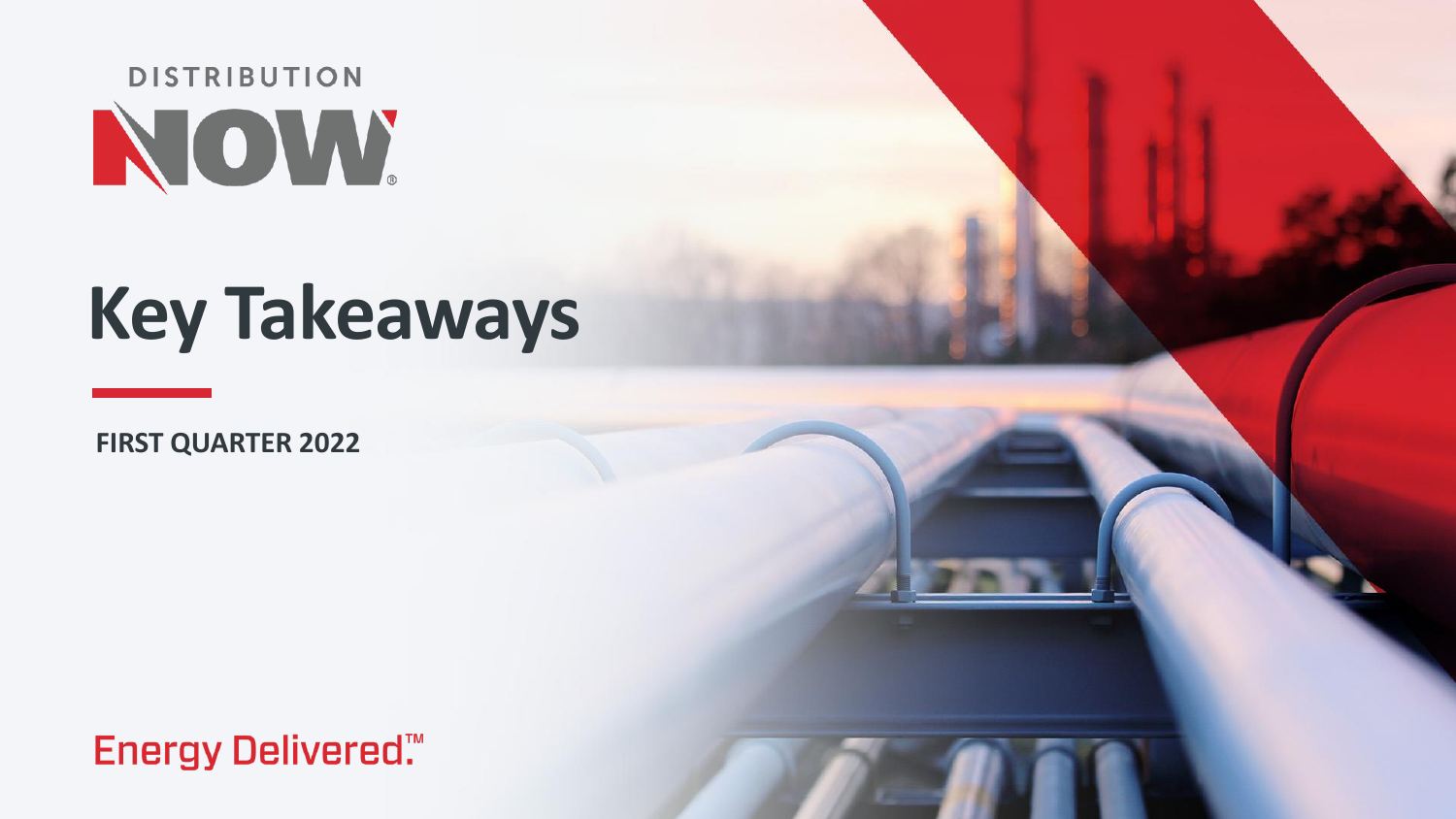### Disclosure Statement

Statements made in the course of this presentation that state the Company's or management's intentions, hopes, beliefs, expectations or predictions of the future are forward-looking statements. It is important to note that the Company's actual results could differ materially from those projected in such forward-looking statements. Additional information concerning factors that could cause actual results to differ materially from those in the forward-looking statements is contained from time-to-time in the Company's filings with the U.S. Securities and Exchange Commission (SEC). Any decision regarding the Company or its securities should be made upon careful consideration of not only the information here presented, but also other available information, including the information filed by the Company with the SEC. Copies of these filings may be obtained by contacting the Company or the SEC.

In an effort to provide investors with additional information regarding our results as determined by U.S. Generally Accepted Accounting Principles (GAAP), we disclose various non-GAAP financial measures in our quarterly earnings press releases and other public disclosures. We use these non-GAAP financial measures internally to evaluate and manage the Company's operations because we believe it provides useful supplemental information regarding the Company's ongoing economic performance. The non-GAAP financial measures include: (i) earnings before interest, taxes, depreciation and amortization (EBITDA) excluding other costs (sometimes referred to as "EBITDA"), (ii) net income (loss) excluding other costs and (iii) diluted earnings (loss) per share excluding other costs. Each of these financial measures excludes the impact of certain other costs and therefore has not been calculated in accordance with GAAP. A reconciliation of each non-GAAP financial measure to its most comparable GAAP financial measure can be found in our earnings press release.

In an effort to better align with management's evaluation of the Company's performance and to facilitate comparison of our results to those of peer companies, beginning for the fourth quarter and full-year ended December 31, 2021, EBITDA excluding other costs excludes non-cash stock-based compensation expense. Prior periods presented have been adjusted to conform with the current period presentation.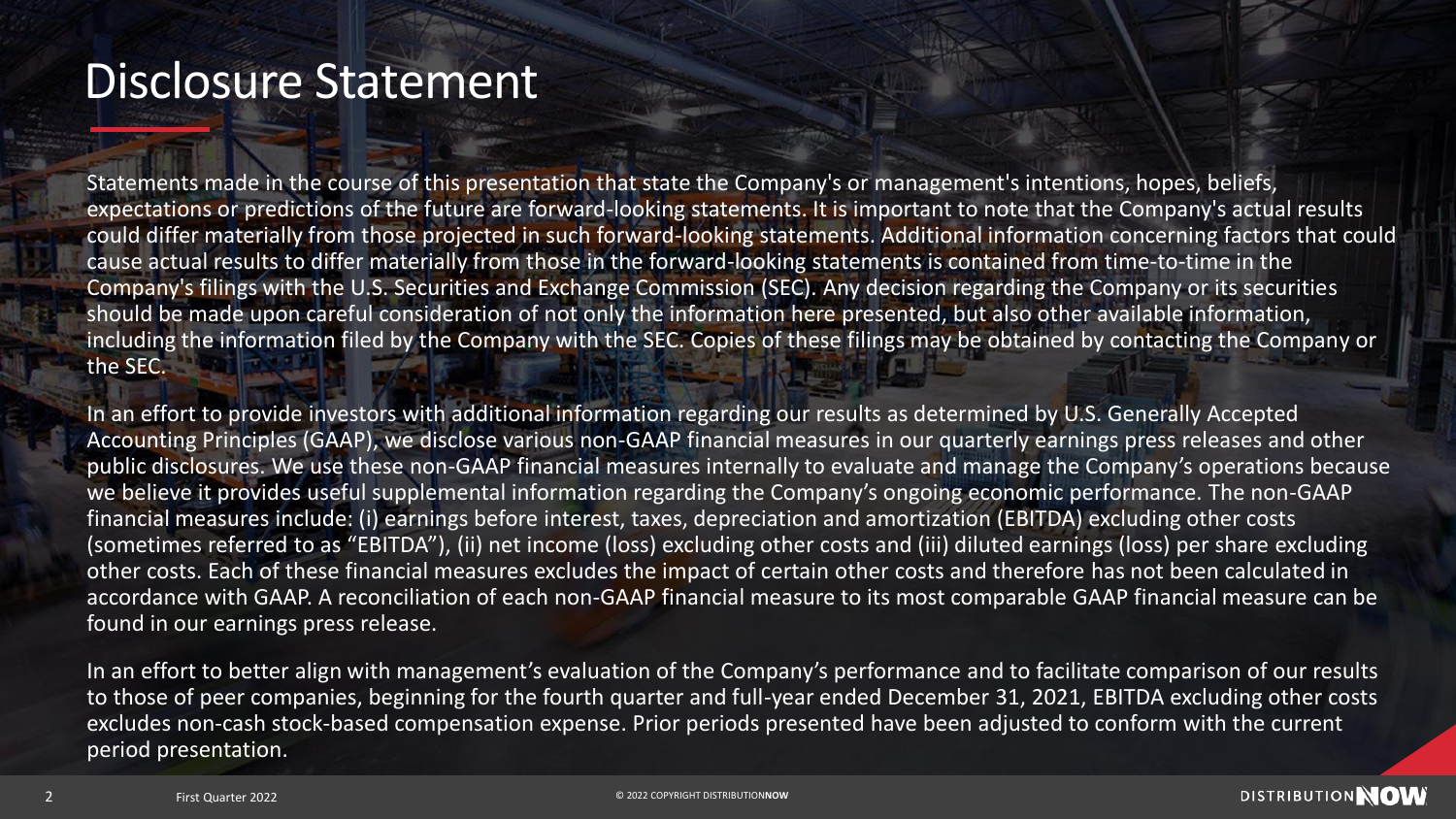### Quarterly Results

- 1Q22 revenue was \$473M, an increase of 9.5% sequentially, or \$41M, driven by greater activity in the United States and Canada
- U.S. revenue was \$334M for 1Q22, an increase of 10% sequentially, or \$31M, on increased U.S. rig and completion activity
- Canada revenue improved to \$82M in 1Q22, an increase of 14% sequentially, or \$10M, on growth in Canadian rig and completions activity
- International revenue was \$57M for 1Q22, flat sequentially
- Gross margins in 1Q22 were 22.6%, above our full-year 2022 guided range of 21.9%
- Cash balance of \$293M and zero debt as of March 31, 2022, with zero interest expense. Working capital increased in the quarter as we further position ourselves to take advantage of growing upstream market opportunity
- EBITDA was \$28M for 1Q22, or 5.9% of revenue, an all-time high since becoming a publicly traded company in 2014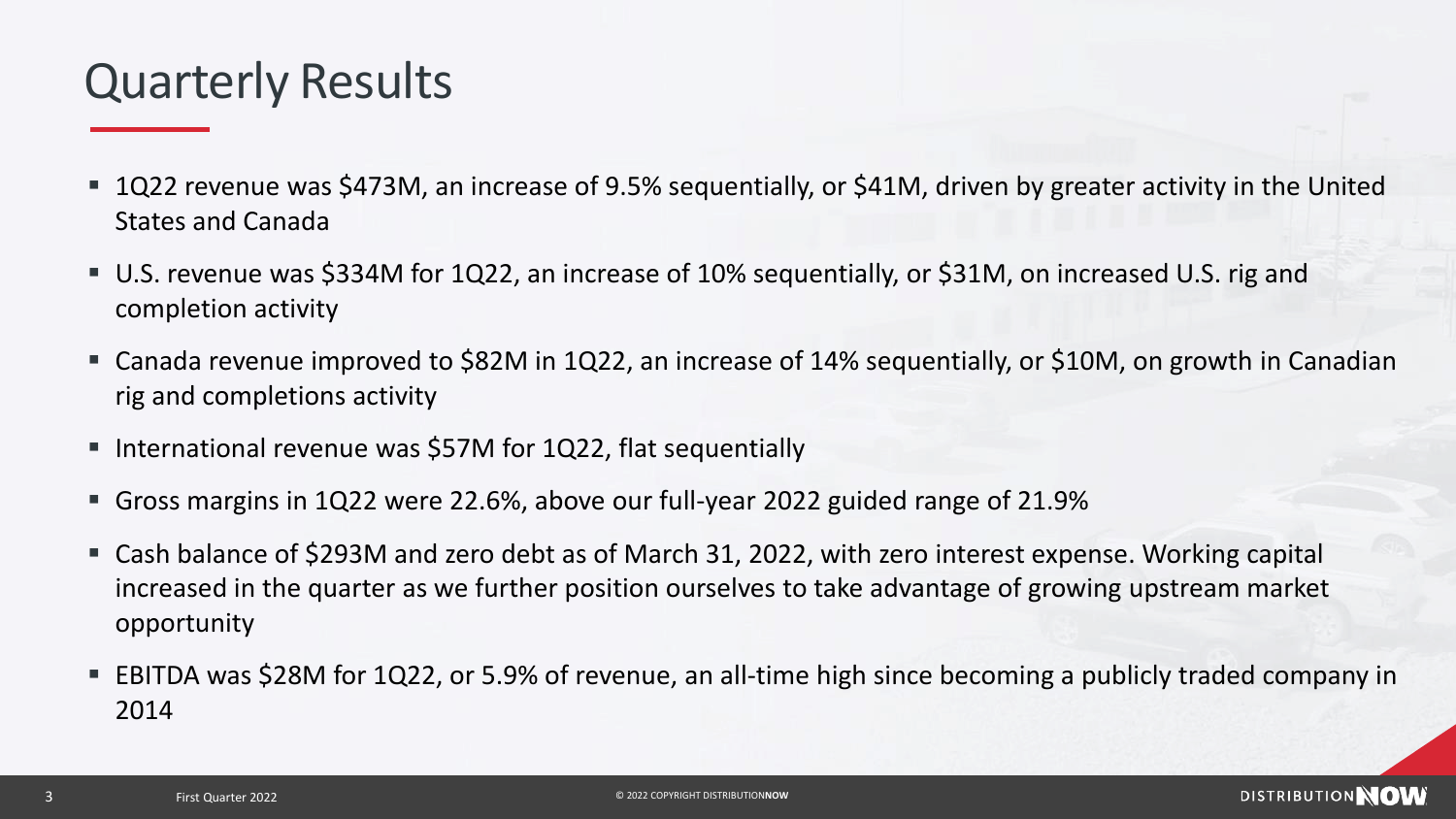### 1Q22 Key Market Indicators

#### **WTI/Rig Counts**

- WTI avg of \$94 per barrel for 1Q22
- U.S. avg rig count of 633, up 13% sequentially
- Canada avg rig count of 198, up 23% sequentially
- International avg rig count of 823, up 1% sequentially

DNOW annualized revenue per rig at \$1.1M for 1Q22

#### **U.S. DUCs**

- March ended with a DUC count of 4,273 wells in EIA DPR regions
- $\blacksquare$  1Q22 avg of 4,399 wells, lower 11% sequentially

#### **U.S. Completions**

- March ended with a U.S. completions count of 937 wells in EIA DRP regions
- $\blacksquare$  1Q22 avg of 925 wells, up 3% sequentially

Presents an immediate opportunity for DNOW U.S. as tank batteries and gathering systems are constructed after completions

DUCs are future revenue opportunities for DNOW

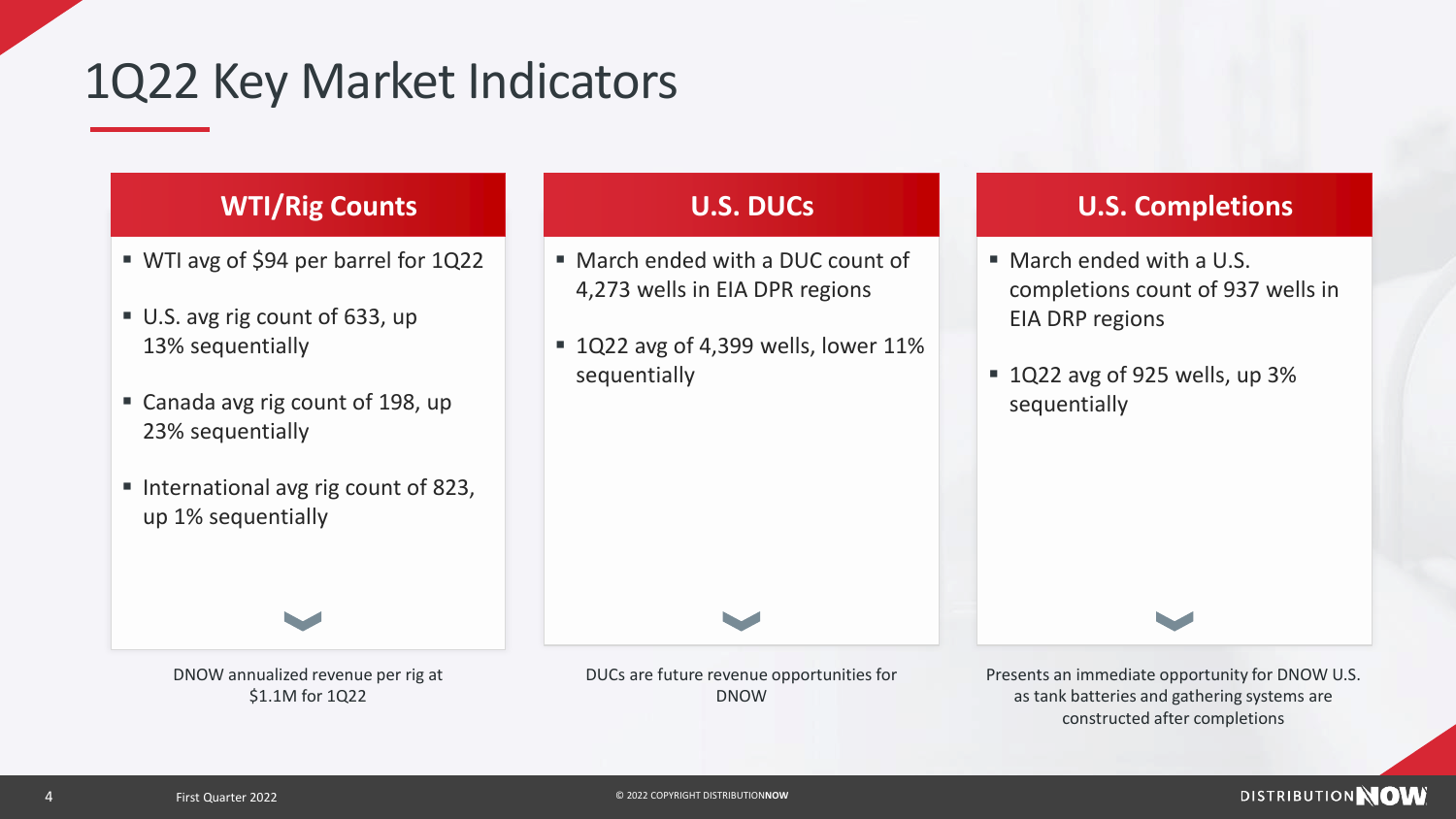# 1Q22 Highlights – United States

#### **U.S. Energy**

- Contributed 79% of U.S. revenue
- Revenue grew from strong demand for PVF and MRO distributed products from our network of branches and regionalized fulfillment centers
- Renewed top 10 customer PVF contract for 5-year commitment and experienced growth with a number of mid-to-large cap customers in Permian, Eagle Ford, Powder River and Williston basin
- New PVF+ Casper, WY and PVF+ Permian regionalized fulfillment centers fully operational for majority of the quarter leading to performance improvements
- Provided a large number of valves for a biofuels project at a California refinery which will provide renewable diesel, gasoline and sustainable jet fuel from cooking oils, fats, greases and soybean oils
- Downstream end-market revenue expanded sequentially due to increased seasonal turnaround activity expanding maintenance spend in core products

### **U.S. Process Solutions**

- Contributed 21% of U.S. revenue.
- Revenue grew with increased demand for engineered pump packages and process and production equipment
- Delivered a number of three phase separator packages, LACT units, pipe racks, modular metering units, oil and water booster skids, water transfer units, SWDs from our Casper, WY and Tomball, TX engineering and fabrication facilities
- Continue to see strong demand for our instrument air compressor skids to replace gas pneumatic operated systems and reduce customers' greenhouse gas emissions
- Supply chain related issues for high pressure, high flow pumps create improving demand for pump rentals

DISTRIBUTION NOW

 $5<sub>5</sub>$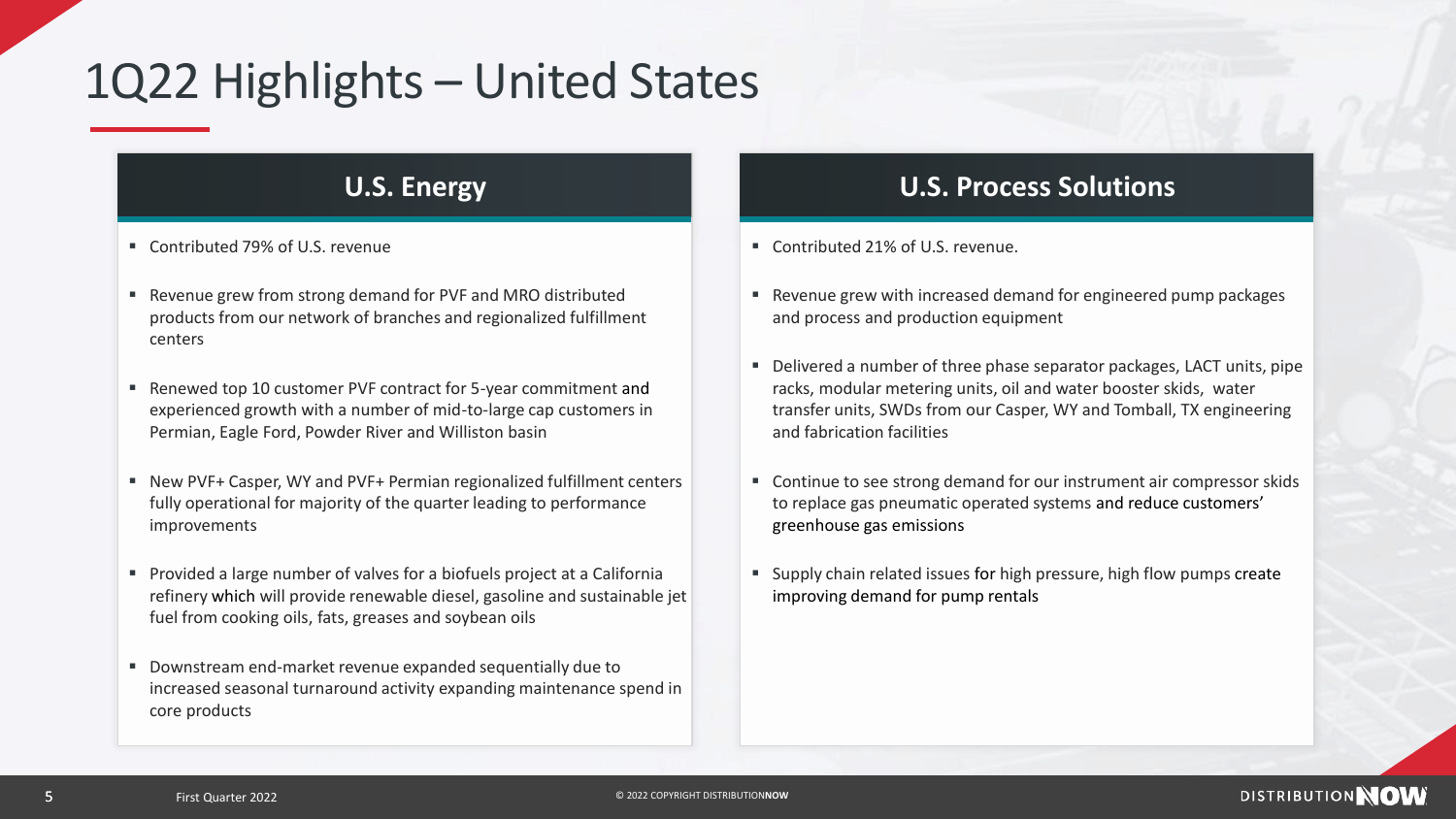# 1Q22 Highlights – Canada and International

#### **Canada**

- Revenue increased sequentially \$10M or 14% driven by increased rig activity during winter months that provide more land access for well spuds
- Strong growth from major oil sands operating customers and supporting EPC companies as operator investment and activity increased during the quarter
- Continue to expand revenue with top drilling contactor customer who procures OEM and MRO equipment through our eCommerce channel, shop.dnow.com
- Provided large assortment of PVF to potash fertilizer mining company in Saskatchewan
- 2Q22 expected to have sequential revenue decline due to the seasonal break-up period that impacts the ability to move in and out heavy equipment in producing regions

#### **International**

- Revenue flat at \$57M
- Suspended operations in Russia due to the Russian invasion of Ukraine
- MRO and brownfield markets picking up with increase in activity within drilling market in the UK and Middle East
- Extended supply agreement for IOC for electrical material in West Africa
- CIS area activity picking up in Tengiz field and with EPC contractors; won valve integration services contract with NOC in Kazakhstan
- Australia seeing increase in revenue as drilling activity remains strong with drilling contractors and maintenance spend increased for valve and pump services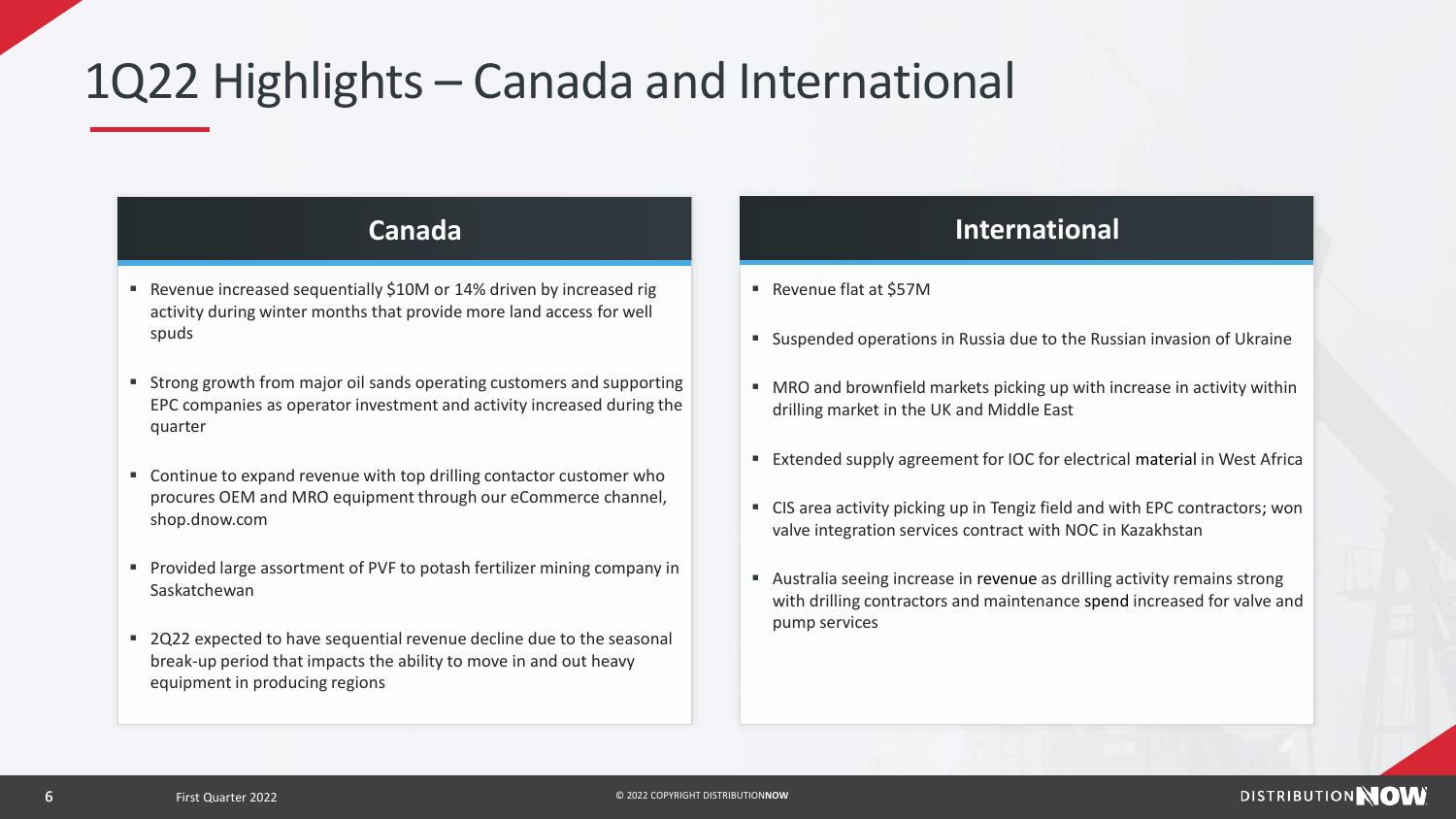### DigitalNOW® Customer Ecosystem

### **Digital suite of products adding to increased customer value**



- Digital commerce platform, shop.dnow.com, continues to grow
- Digital revenue comprised of 42% of SAP revenue, sequentially flat on larger quarterly revenue
- Growing eBusiness customer implementations and integrations with customer ERP systems
- Focused on growing B2B users and round trip/punch out users
- Central commerce solution to DigitalNOW® customer ecosystem



|  |  |  | eSpec <sup>™</sup> , powered by DigitalNOW <sup>®</sup> |
|--|--|--|---------------------------------------------------------|
|--|--|--|---------------------------------------------------------|

- Engineered equipment package product budgeting and configuration tool encompassing 10 product lines
- Enables enhanced customer conversations earlier in the project cycle
- Released 3D and augmented reality features
- Mobile app



#### **eSpec™, powered by DigitalNOW® eTrack™, powered by DigitalNOW®**

- Asset, data and material management lifecycle solution
- Enables customers to manage their assets using location finder
- Allows retrieval of documentation and drawings
- Allows customer the ability to schedule field service
- **■** Implementing with several customers capturing hundreds of assets and growing





#### **AccessNOW™, powered by DigitalNOW®**

- Suite of unattended inventory control and intelligent inventory management solution
- Improves inventory integrity, forecasting
- Reduced opex cost leveraging automation and technology
- Added Security and surveillance



Control - Efficiency - Scalability

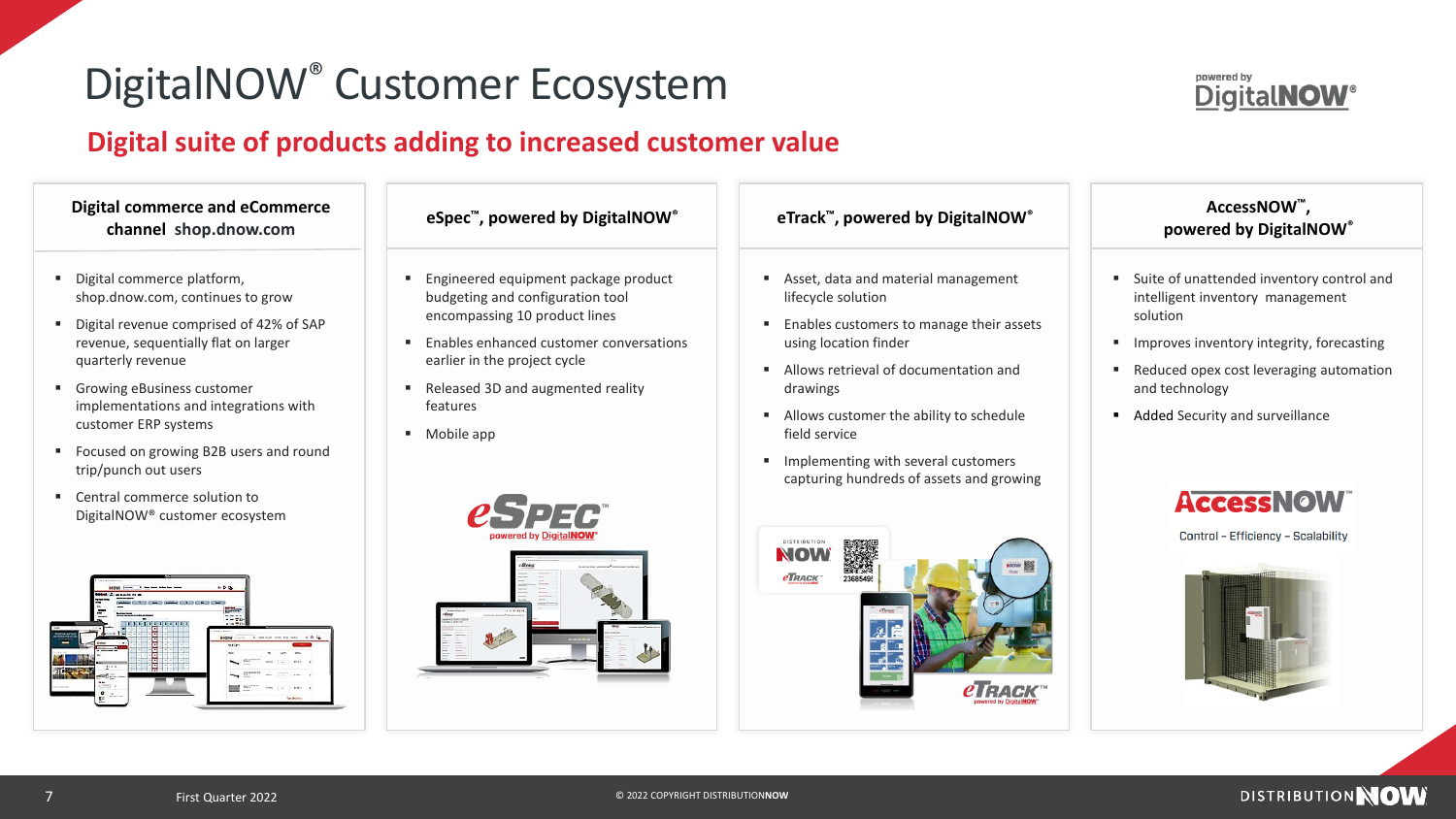### CFO Highlights

- EBITDA was \$28M for the quarter, a sequential increase of \$11M or 65%
- Net Income was \$30M for the quarter, a sequential improvement of \$18M; Non-GAAP Net Income excluding other costs was \$15M for the quarter, a sequential improvement of \$7M
- **Other Income increased \$11 million sequentially primarily related to a benefit from a decrease** of contingent consideration liability; this gain is excluded in our Non-GAAP measures
- Cash used in operating activities was \$22M driven by investments in inventory and rising AR balances as revenues expand; capital expenditures were nil
- Diluted earnings of \$0.27 per share for the quarter; and non-GAAP diluted earnings excluding other costs of \$0.14 per share
- Working capital, excluding cash, as a percentage of annualized 1Q22 revenue was 13.6%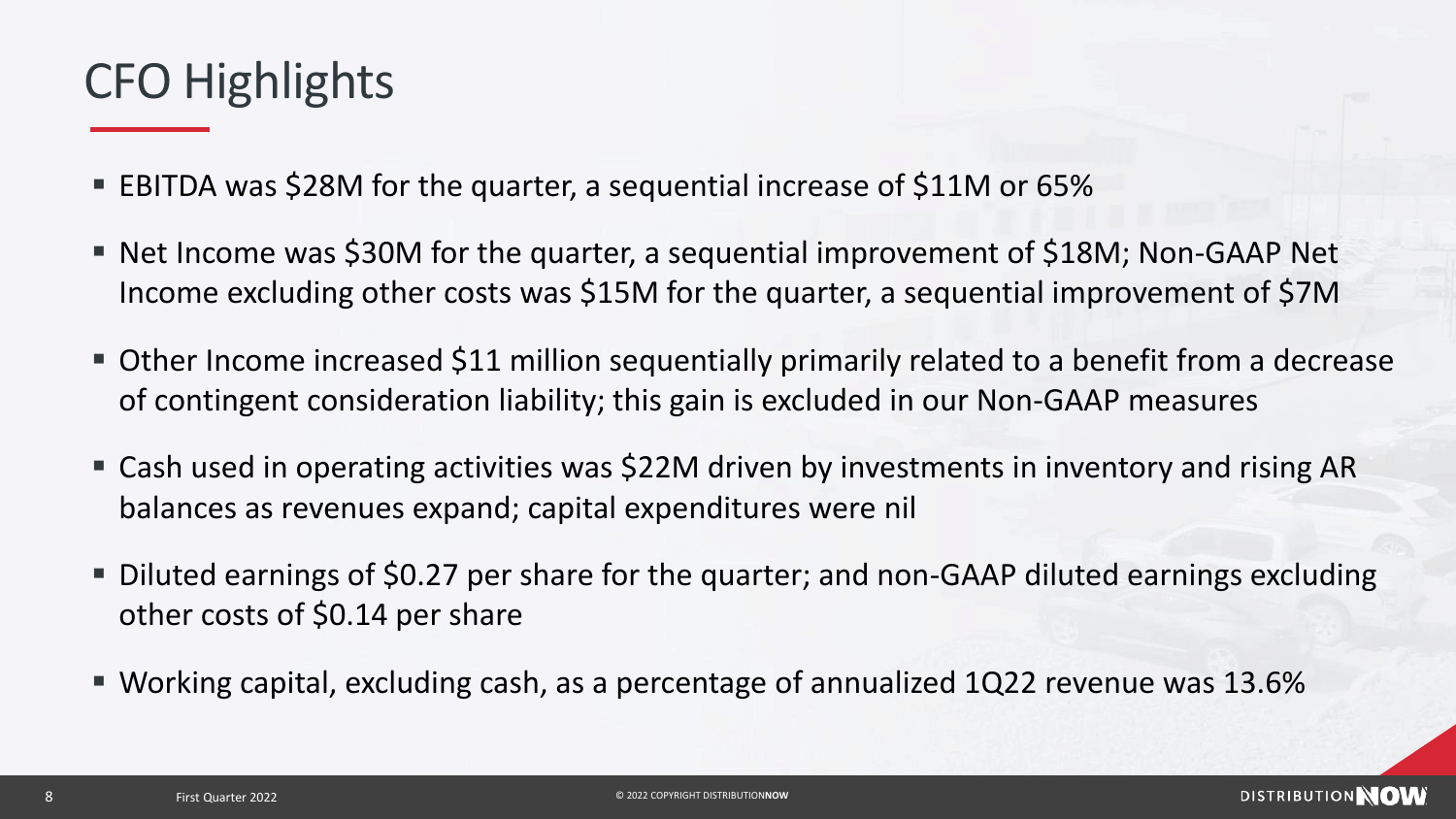### Selected Quarterly Results (Unaudited)

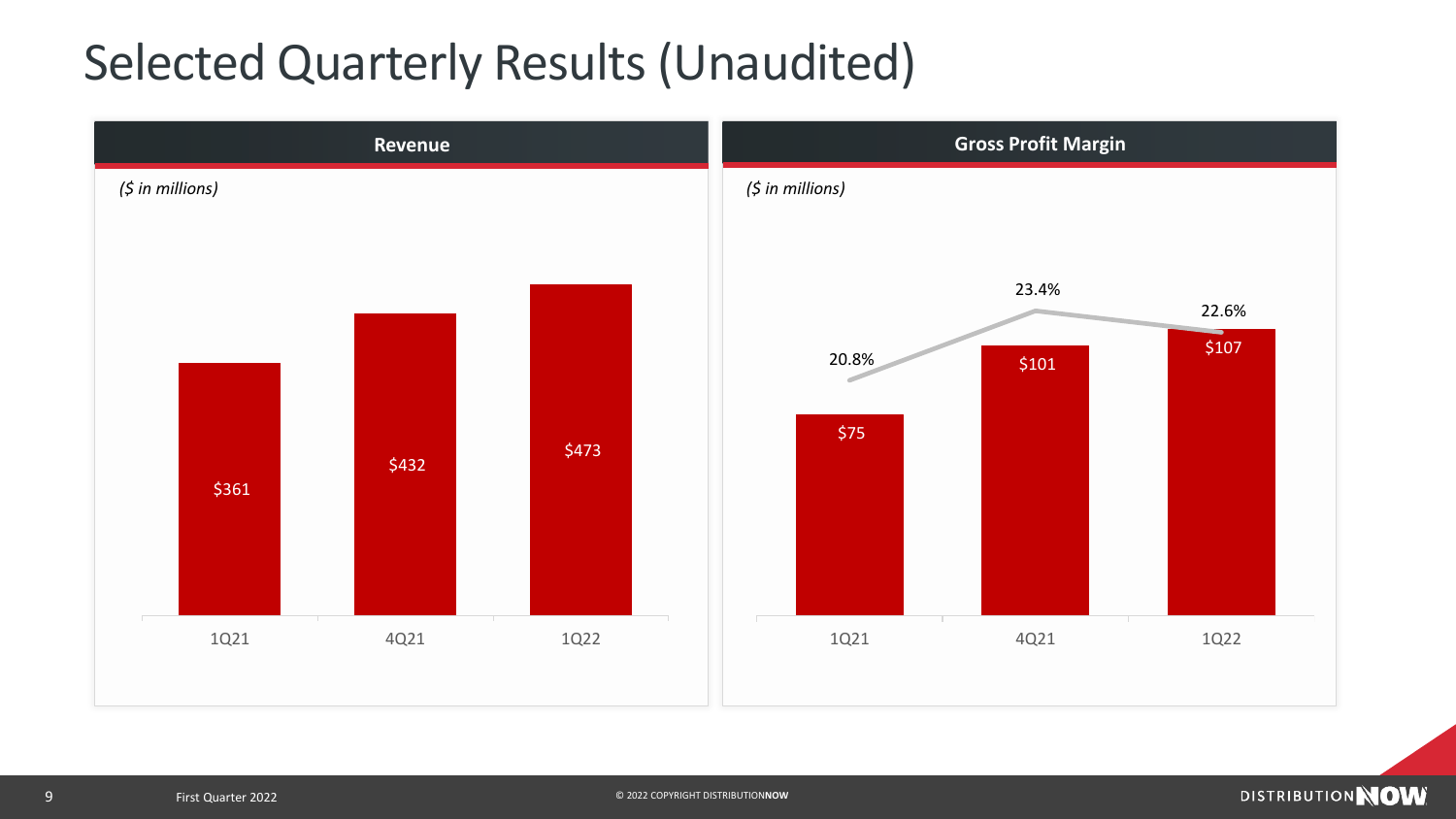### Selected Quarterly Results (Unaudited)

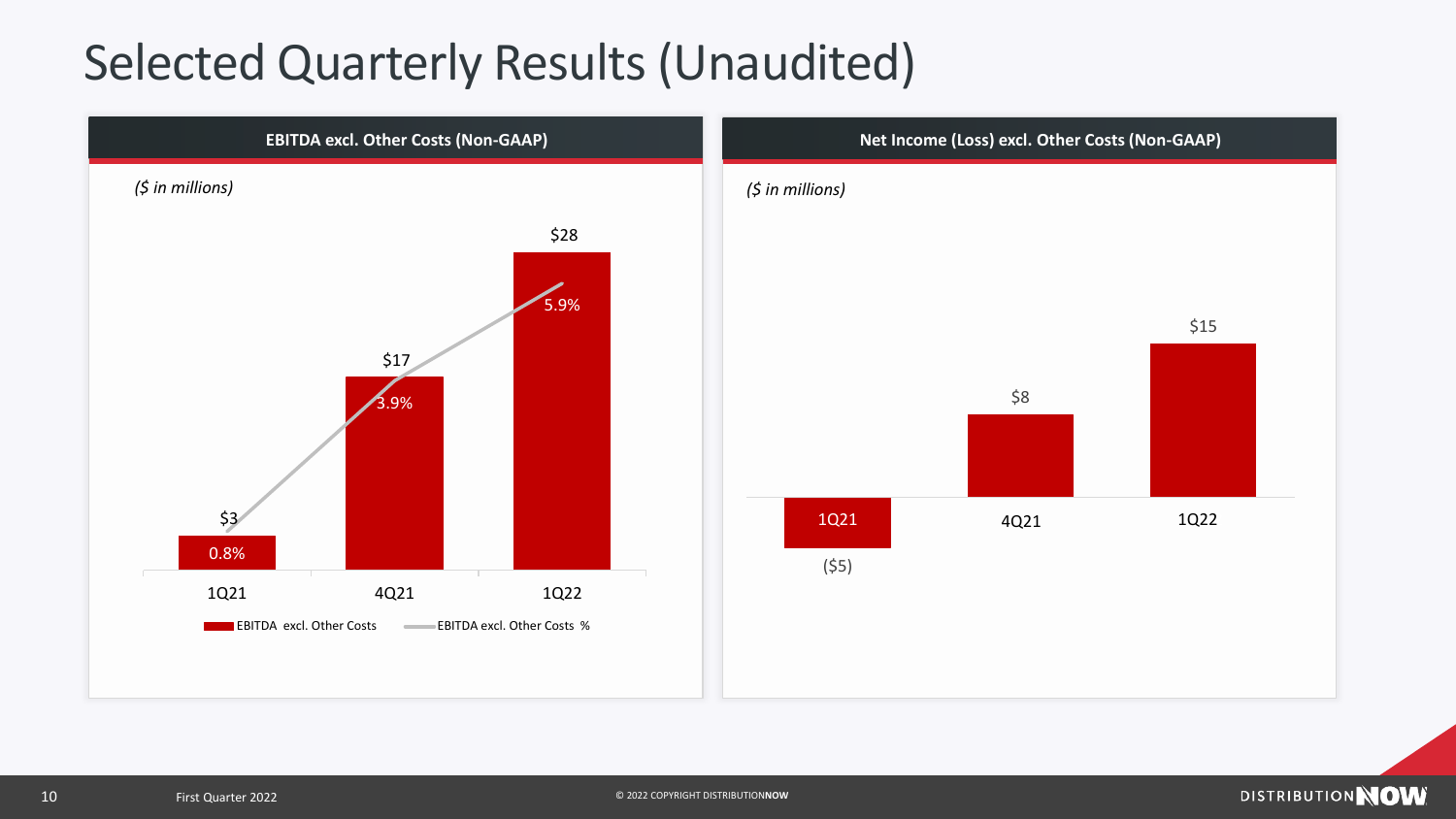### Working Capital Management



*\* Free Cash Flow is defined as net cash provided by (used in) operating activities, less purchases of property, plant and equipment*

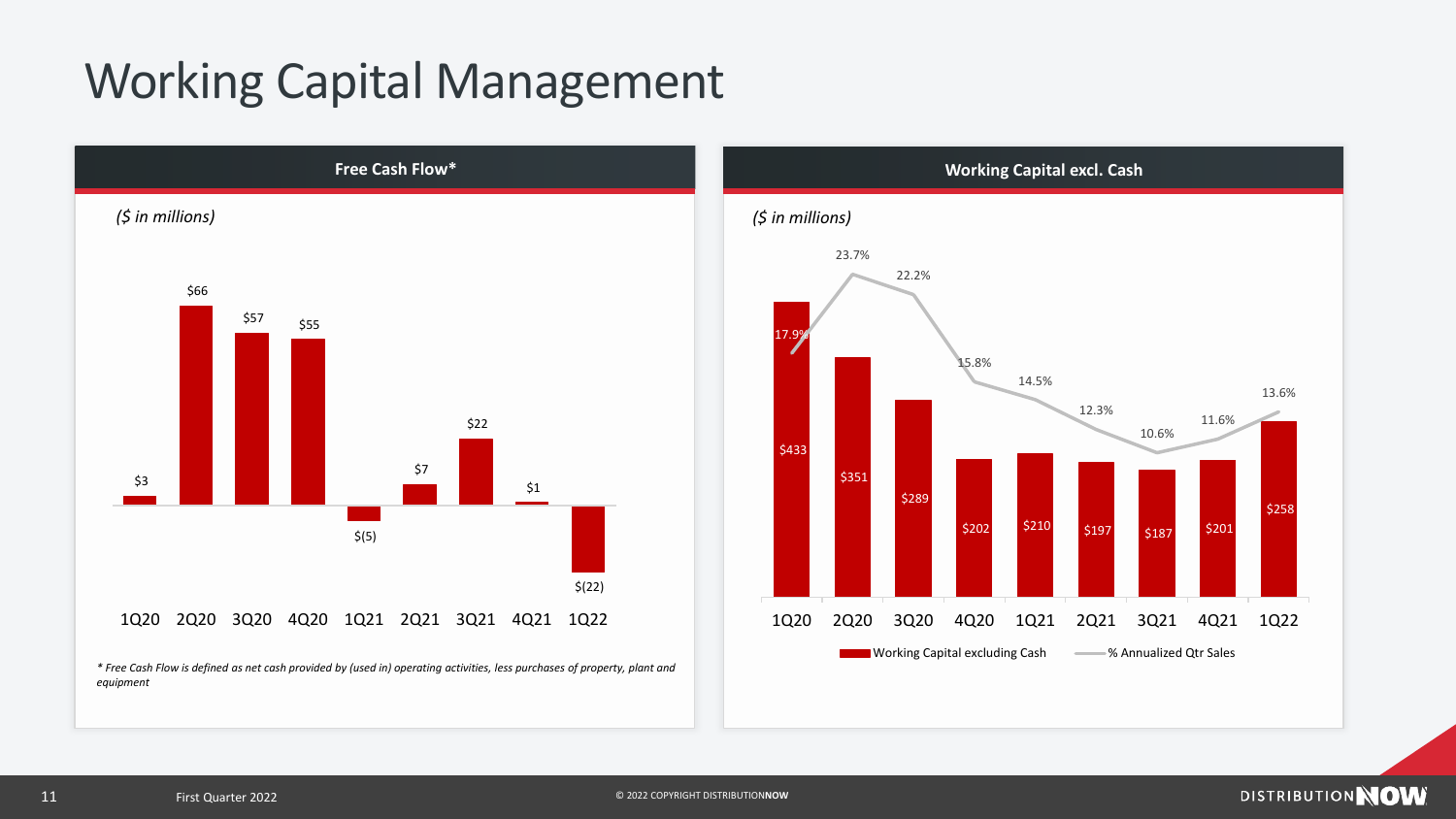# Liquidity and Capital Resources

- No outstanding borrowings
- No draws on the credit facility during the quarter
- Total liquidity equaled \$582M at March 31, 2022, which includes:
	- \$293M in cash on hand
	- \$289M in availability under the ABL  $(1)$
- Credit facility extends to December 2026



*(1) Excludes pledged cash accounts of \$147M*